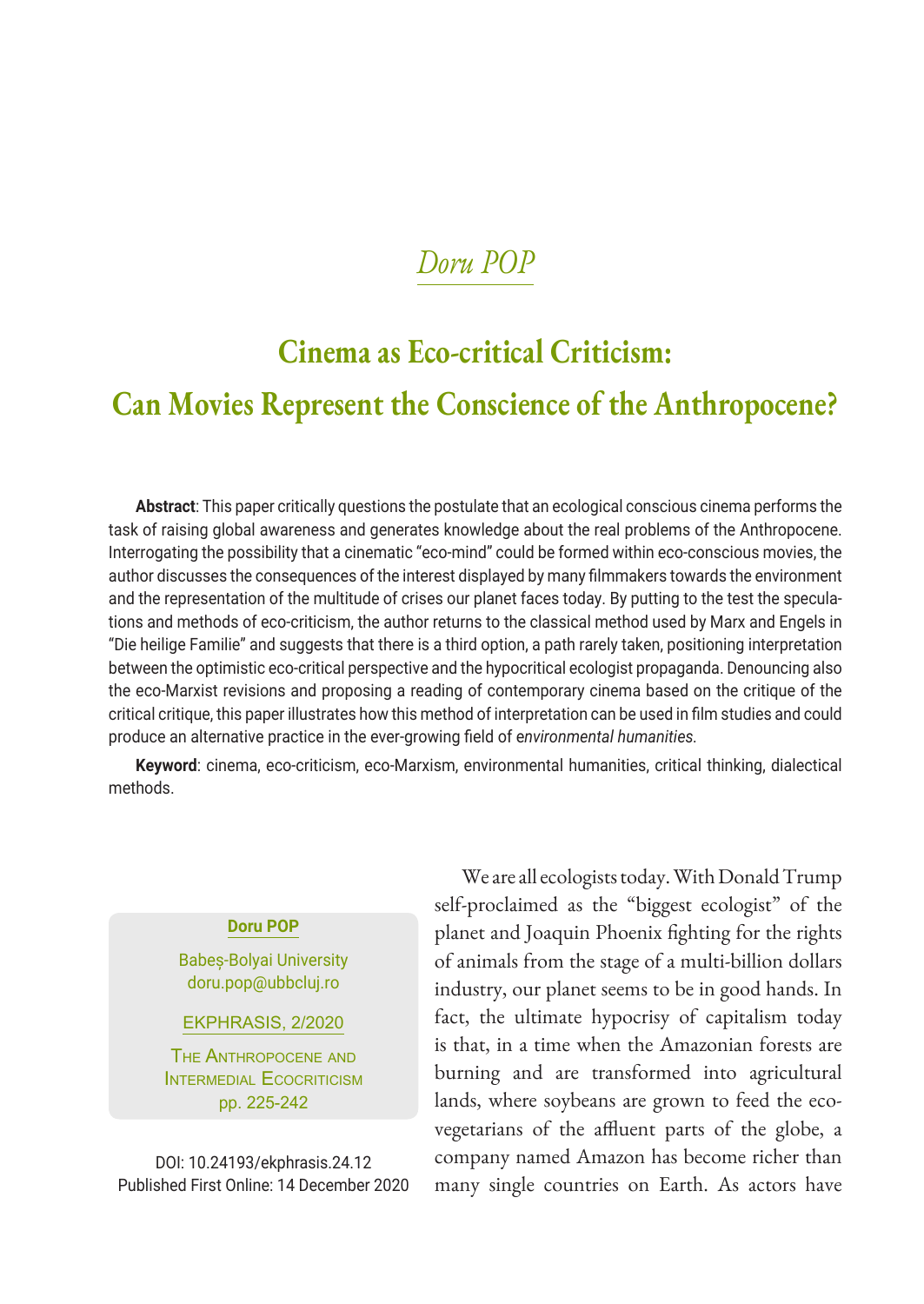become the revolutionary vanguard for promoting an environmentally sustainable future, moviemakers appear to be advancing useful ideas for humanity, showing the way in which we can change the destiny of the planet. It would seem there is nothing to fear, all the troubles of the world are solved by movies like *Joker* (2019), which was described by film commentator Katie O'Reilly (2020) as an indictments "of the failings of the very system that ushered in the Anthropocene".

In the following interpretations I intend to put to the test these speculations, often presented as ultimate truths, claiming that movies "at their essence" can somehow be forms of environmentalist consciousness. My intellectual problem is whether or not we can identify another critical perspective that could take us away from the hypocritical illusion claiming that eco-movies can change (or even save) the world. The impetus of my own contribution to this debate is based on the observation that the existing critiques of cinema, both those coming from an eco-Marxist approach and the eco-critical perspectives are following a failed logic. In a similar fashion with Braidotti and Bignall (2018) who asked if the "redemption of humanity" in the Anthropocene is possible by engaging the issues of posthuman ecologies (7), my simple questions interrogate the capacity of cinema to provide solutions to the global ecological issues. Can it be that cinema and its representations is actually a part of the problem? Or, in a more complex fashion, how could movies function like an intellectual combat outpost of global consciousness, promoting values and advancing humanity towards a better future, when the movie-making industry is at its very core an expression of capitalism? While Braidotti and Bignall go far away with their approach, suggesting the advancement towards a post-Anthropocene moment, overcoming the era in which a "supremacist" human centered vision dominates, and abandoning the anthropo-centric attitudes, my retrograde proposition is to return to the good old-fashioned dialectics.

Together with Edgar Morin (2020), who repeatedly wrote warning articles about the "misfortunes" of our triumphant entry into the "ecological era", I am supporting the necessity to "ecologize the human beings" (écologiser l'homme), that is to re-orient our thinking towards a humanistic vision, a fundamental factor in the humanist thought of Morin himself. The French philosopher was, since the 60s and 70s, a proponent of the "greening" of our thinking, yet for Morin the "political ecology" must not be confined to the defense of animals, or the dire warnings about the effects of global warming. It is about making a future for humans and the human species on this planet. Morin's vision is that of an "ecological capitalism", brought forward by a much needed "ecological conscience", which is still weak and fragmented. In order to reach the "Year Zero" of the ecological era, the French thinker claims that we must revert the entire philosophical system of the Western civilization, beginning with Descartes and ending with Marx, who all tried to place man as a dominator of nature.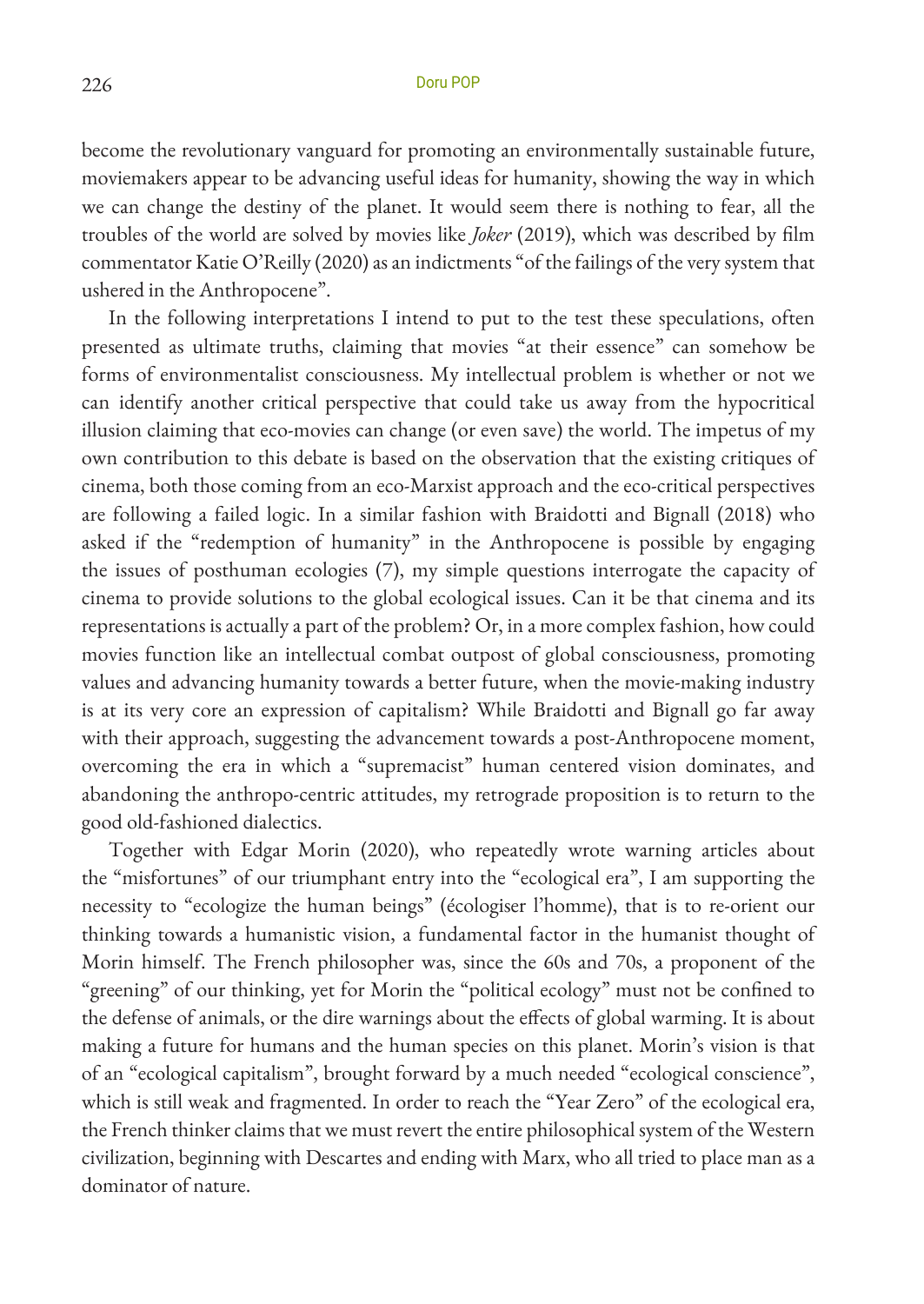Here I dissent from Morin's otherwise extremely pertinent observations, as I do not share his optimistic views about the future of capitalist society. As claimed in his previous manifesto about the notion of "Terre-Patrie" (Homeland Earth, the English translation in 1999), Morin envisions the realisation of an anthropological solidarity, manifested as a "planetary consciousness", a product of the "planetary era" that brings about a "planetary ecological consciousness", an awakening to our condition as citizens of the Earth (145). We need to question the pathways taking us to this auspicious outcome.

#### **Cinema and the Anthropocene effect**

The underlying premise of my approach to the overall issues regarding the relationship between ecoconsciousness and film representations opens with the assumption that cinema constitutes an integral part of the problems of the Anthropocene while pretending to offer solutions. This dialectic conflict is visible also when trying to define the Anthropocene. The common usage of the already classicized sense was prescribed by Nobel Prize winner Paul Crutzen (2002). There is a geological era dominated by human actions, in which our technologies generate an impact close to destruction, depleting the resources of our planet and affecting the entire ecosystem.

Without attempting to solve "the Anthropocene dilemma", it can be better understood when comparing it with the "Superman dilemma" (is it a bird, is it a plane?). We are in fact conceptually trapped between two contradictory formulas. One is used by historians and cultural critics, for whom the Anthropocene can be best described as a "moment in human history". The other predominant definition belongs to geologists, who first observed that humanity has become the most important "geological force" of the planet, having a major impact and affecting all life forms Earth. As noted by Clive Hamilton (2016), geographers and "soil scientists" define this new epoch as a geological time, using their own research instruments. In my understanding we can use the tools of cinema studies to determine a cultural separation line, in which movies represent an integral part of the "Anthropocenic" process.

The study elaborated by a group of researchers at the University of California in 2006 concluded that the environmental impact of Hollywood filmmaking and the footprint of cinema generated an extremely significant effect. Global moviemaking practices, as the study coordinated by Charles Corbett and Richard Turco (7-8) estimated, are extremely polluting and environmentally harmful. The overall output of carbon dioxide emissions related to movie making industry reaches about eight million metric tons. Thus, even if Lewis and Maslin (2015) place the date of the beginning of the Anthropocene between 1610 and 1964, I would suggest that the Anthropocene has started together with the expansion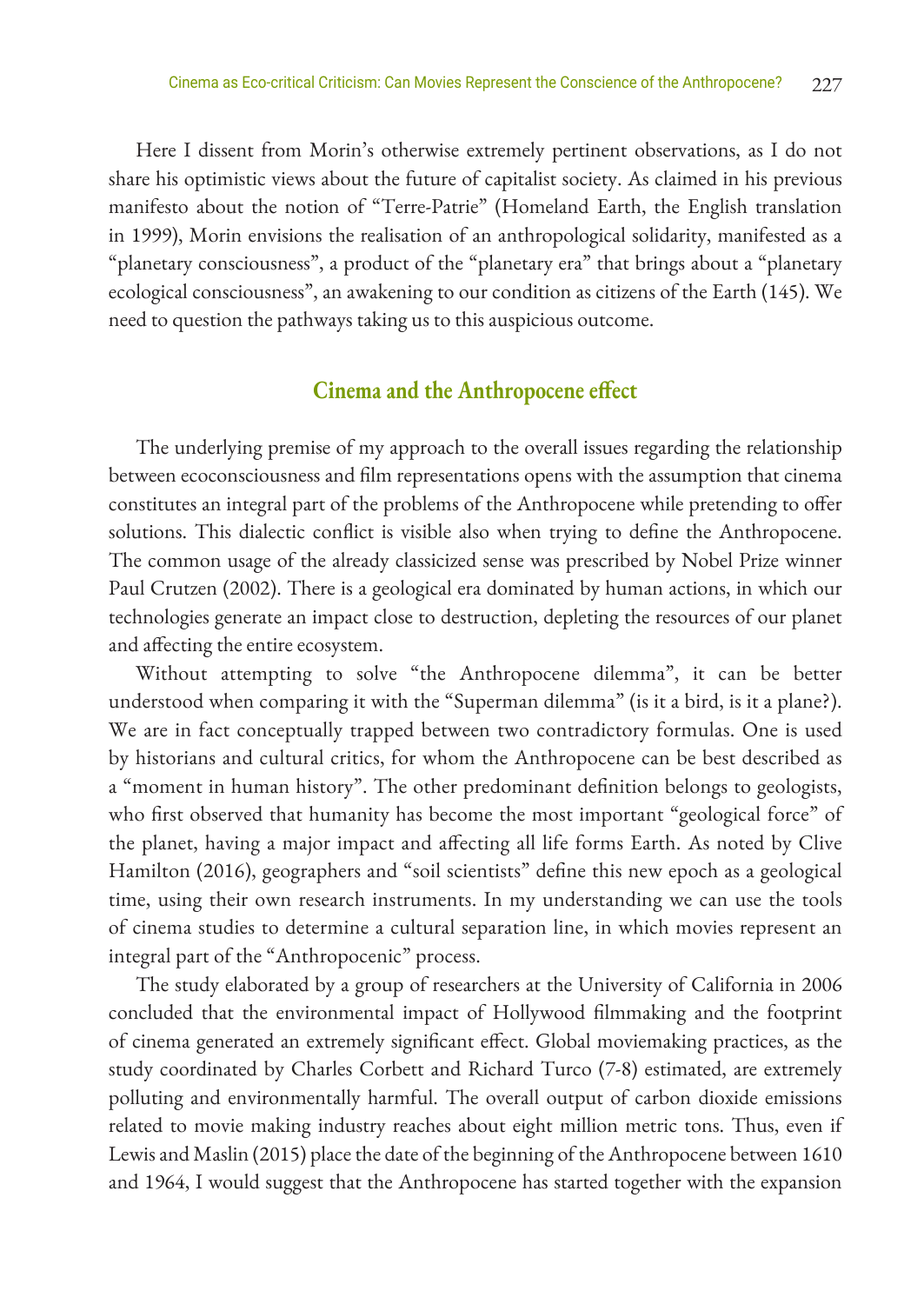of global cinema and other visual media institutions having planetary wide environmental consequences. It was with the advent of cinema that a collective environment was created, initially described by media theorists like Marshall McLuhan as the global village, later expanded by Bruce Powers (1989) as one of the major influential powers of the 21<sup>st</sup> Century.

### **Cinema and Ecocriticism: A field with positive perspectives**

Another conceptual problem is raised by the field of film studies, where eco-critical approaches represent a major contribution. Following the wider principles of ecocriticism, generally described as "earth-centered" approaches to humanities, the cinematic component of this method was developed gradually from the literary methods, in turn expanded into a larger field broadly defined as "environmental humanities" (Sörlin *et al.* 2013). The *ecocritical perspective* is now used in many fields of study, and the pathway of reading movie "ecocritically" represents today one the most trendy academic occupations. From the "global ecogothic" studies (Smith and Hughes 2013), to the more peculiar version of ecotheology (Brunner et.al. 2014), eco-criticism produces numerous studies on various subjects. The ever-growing field of environmental humanities now includes several major theoretical areas and methods, each related to eco-approaches: eco-feminism, ecoimperialism, eco-phenomenology, eco-semiotics or postcolonial ecocriticism. Films studies and cinema theory have quickly integrated all these critical discourses, from postcolonial studies linking ecological issues with imperialism and resource exploitation, to denouncing racism and male dominance at planetary level, visible in films and television productions (DeLoughrey and Handley 2011). There are dozens of ecocritical perspectives, from ecological poetry to ecofeminism and ecosemiotics. Ecocriticism, like the ancient animistic beliefs of primitive humans, is in everything and everywhere. As noted by Oppermann (1) ecocriticism is "transnational, multicultural, interdisciplinary and pluriform". The "greening" of everything, from philosophy to household cleaning products, is undoubtedly necessary. Even the impetus for more "earth-centered" attitudes is natural, in fact we are all "earth centered" simply by the force of gravity, if not by our consciousness.

Nevertheless, as John Tallmadge and Henry Harrington (ix) conceded early on, the issue with ecocriticism is that actually there is no common method, the critical practice in the field is nothing more than "an attitude, an angle of vision, and a mode of critique". Naturally many in the field deplore this lack of methodological coherence and in order to compensate for what seems to be an impossible task of elaborating a coherent ecocritical method, a more practical and pragmatic dimension was considered attainable. Some are suggesting the need for involvement, thus an activist component is added in order for ecocriticism to be able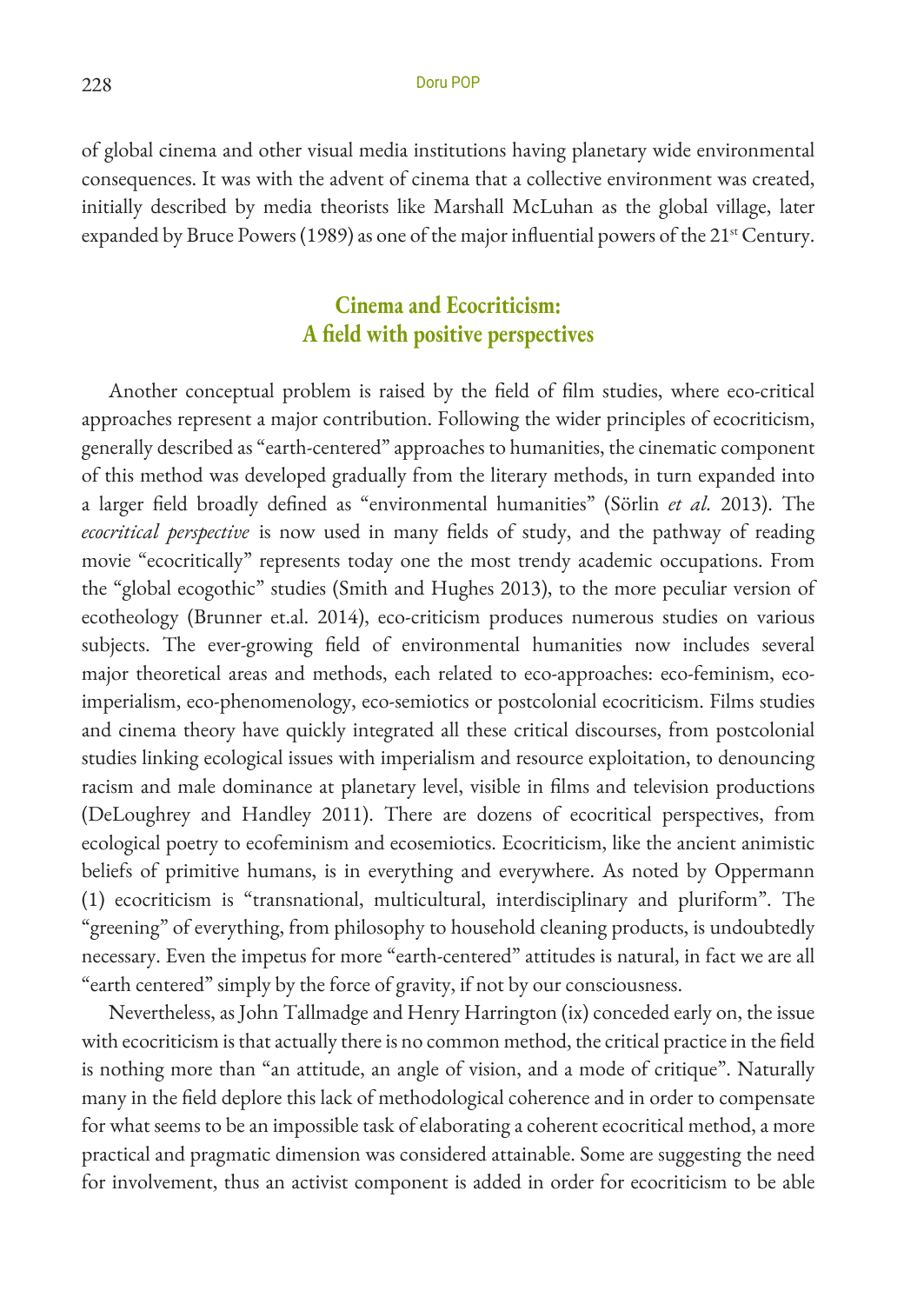"to change things", as indicated by Estok (2011). As Cheryl Glotfelty (xix) observed, the entire foundation of ecocriticism is based on a two-legged stool, in all fairness maybe more like the gigantic Colossus of Rhodes, one theoretical and the other practical, one cultural and the other natural. Lawrence Buell (4) called it the "environmental doublethink", the peaceful and paradoxical coexistence of cultural and artistic productions that scare us with the dangers of global environmental collapse and our practical behavior, the devil may care attitude about the future.

I realize that claiming that there is no method in the eco-studies madness seems like a horrid gesture, undermining decades of intense publishing, thousands of collective volumes and ecocritical monographs, hundreds of conferences and workshops, innumerable doctoral dissertations, all performing within the generous ecocritical agenda. I am not questioning the justification of any literature departments in global academia to hire at least one ecocritical onboard, like the lawnkeepers on cruise ships. My key issue is whether ecocriticism can indeed be a new form of criticism. Since my interest is cinema and their role in society, I will use cinematic examples in order to explore this line of questioning. At this point, the problems raised by the relationship between literature and environment are valid in terms of the relationship between cinema and eco-awareness. The fact that environmental crises show up in books and movies, that eco-friendly films, the "films verts", or the "green movies" in the conceptualization proposed by Ingram (2000), are representing the issues of our endangered planet, exploring the problems of pollution or the negative effect of greenhouse emissions is not transformed immediately into an "ecological imagination", in the terms used by Lawrence Buell (1995). Buell extensively demonstrates in *The Environmental Imagination* that the fascination with nature and the environmental concerns are as old as the Industrial revolution. The novelty of "earth-centered" approaches to humanities, together with their cinematic component, the apparition of eco-conscious films, do not seem to be sufficient to reverse this paradoxical conscience.

There are several perspectives that define the relationship between movies and ecological discourses. The first can be described as the *eco-friendly* cinema, illustrated by productions like *The Day After Tomorrow* (2004), directed by Roland Emmerich. It is often claimed that the movie was one of the first to practice a so-called "environmental consciousness", in the sense that the producers respected the rules of a "carbon neutral" footprint. The output of this blockbuster with global sales of over 552 million USD appears to be only profit and no damage on the planet. As I will try to prove later, the environmentally sustainable film operations cannot cover for the damage it provokes on our collective minds.

An even bolder vision is articulated by authors like Daniel White (2018), who explore these topics in greater depth, extensively illustrating the "parameters of cinema in the Anthropocene" (8). To claim that films can offer solutions to our current problems, that cinema is generating a "planetary awareness", that somehow movies are bringing together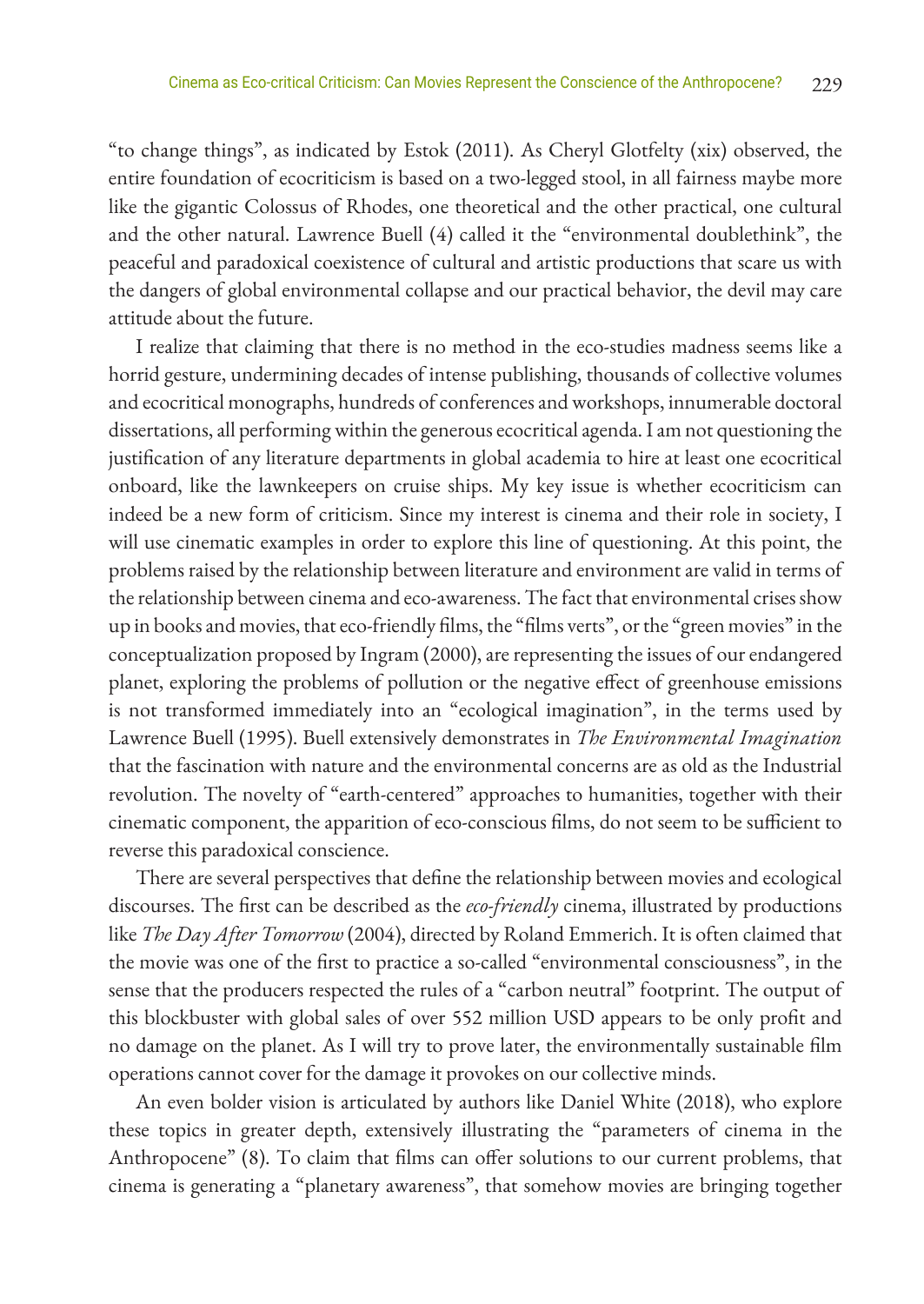our ambivalent posthuman identities, provides an overly optimistic outlook. An alternative to this view is represented by the Anthropocene Feminism (Colebrook 2017) advancing the idea that a post-anthropocene movement is necessary, putting forward the proposition of a "counter-Anthropocene" as a new form of *indifference* (in the Deleuzian sense). If Guattari and Deleuze (50) are right and "thinking provokes indifference", then eco-thinking is characteristic for this group of researchers.

A more down to earth perspective (pun intended) in the field of cinema studies would be to follow the formation of an anthropocenic aesthetics. As several film critics already observed, cinema is part of a larger form of appreciating nature, a tendency pre-existing in many artistic representations before the birth of the seventh art, yet fully developed with the ascent of a global cinema industry and cinema-making practices having a planetary reach. Visual extravaganzas like the 3D blockbuster *Avatar* are incontestably impressive and have the capacity to present an emotionally charged representation of environmentally friendly universes.

Overviewing the environmental rhetoric growing constantly in cinema representations it might appear that these movies are acting like a "global consciousness", a planetary conscience that began, as noted by Morin, when humanity took a first glimpse of the Big Blue Marble, broadcasted as a tele-cinematic picture. In fact this is why I am arguing that the Year Zero of the Anthropocene is July 20, 1969, when the Apollo 11 moon-landing was broadcasted to the entire planet and an estimated 600 million people watched the same images at the same time. This led to an explosion of science fiction movies and a wide range of cinema productions were increasingly preoccupied with the issues of the Earth as a whole.

#### **The dawn of the eco-conscious cinema**

On one hand, the idea that an environmentally conscious cinema can exist is based on the unmistakable fact that many movies are replete with references to the earth-related problems. Many interpret these representations as an expression of the accountability cinema has towards the environment. Some courageous **e**cocritical authors argue that movies were always in the vanguard of the planetary ecological conscience, several films indicate an underlying impact of humanity on the planet. One of the earliest examples is *Soylent Green*  (1973), directed by Richard Fleischer, an adaptation of a dystopian novel dealing with the issues of overpopulation, resources scarcity, rich-poor distribution of wealth. For cinema ecocriticism, these examples are wondrous opportunities to prove a direct connection between cinema contents and global conscience.

I am cautious about this possibility and believe we must be less optimistic when it comes to this presumed ecological awareness of cinema, especially since the movies used as examples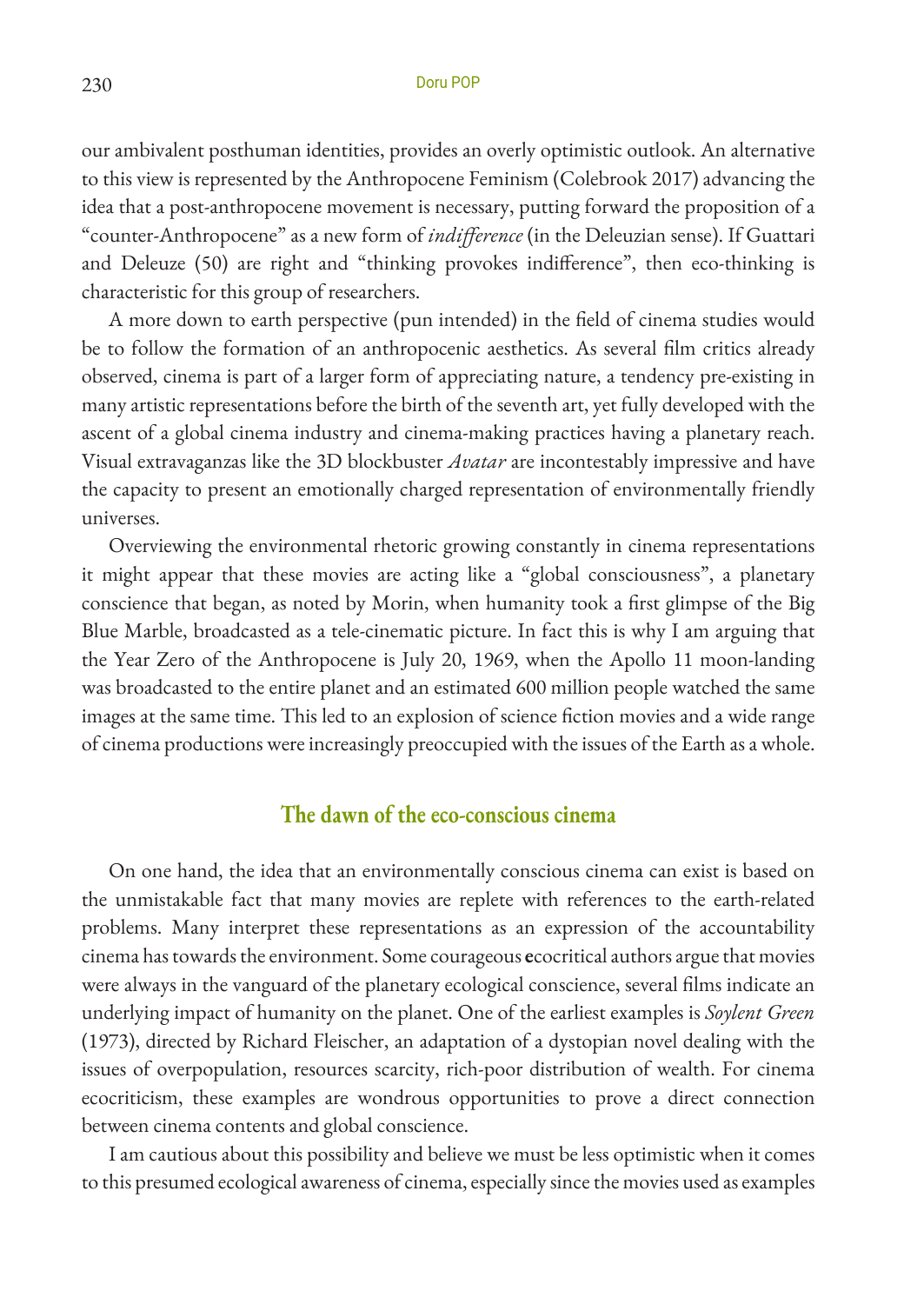are more likely to be a result of other global phenomena. One simplistic example is the Mad Max series, directed by George Miller, commonly used by ecocritical film theorists to demonstrate the potential of moviemaking as a problem-solving institution. It is more likely that Miller reacted to the energy crisis of the 70s rather than disclosing a clear eco-awareness. Another aspect is that often cinema uses a distorted form of representing reality, one that diverts our attention towards seemingly important situations and finally a false construction of reality. As Jennifer Fay (2018) pointed out, the more compelling argument is that cinema promotes a certain ecological inhospitality, generating a negative image about the future of our world, predetermined by a negative view, because cinema has an inherent tendency to un-familiarize us with reality, it constantly makes "the world strange to us". Fay (4) properly describes cinema as a "technology of the Anthropocene" and the predominant "aesthetic practice of the Anthropocene" participating in the changes of nature, not generating a consciousness that would improve our life on Earth.

The other leg of the stool also reacts, even though it is an artificial limb. Eco-conscious cinema-making practices, and eco-aware moviemakers are joining together. One example is the initiative created in 2009 by six major European companies, who created the Ecoprod initiative (www.ecoprod.com/en/), designed as a conscientious effort of the industry to reduce its environmental footprint. This led to the development of the first carbon footprint calculator, named Carbon'Clap, helping audiovisual production companies all over the world to calculate their impact. Trying to counteract the motion picture industry contribution to the global transformation of our world, with the excess of greenhouse gas emissions related to film productions and consumerism, even Hollywood producers began acting to solve the global climate crisis (Donelly 2019).

Installing solar power panels or eliminating plastic utensils might help, but the planet, as we all know by now, has reacted quicker than expected. The global pandemic created a generalized closure of the world's biggest movie productions. Hundreds of thousands of movie theaters were shut down, and many new releases were postponed, with others moved to the on-demand distribution systems. The terrible estimates (Roxborough, Brzesk and McClintock 2020) are that the global film industry has lost \$5 billion due to the COVID-19 related pandemic. The environmental impact of Hollywood filmmakers has reduced and the natural forces of the planet are now capable of affecting cinema and not only the other way around. This paradoxical state of the Anthropocene, in which the entire planet re-enacts a movie like *Contagion* (2011) makes our ecological heavy-handedness even more uncanny. The *cinematic eco-mind* might have the power to anticipate reality.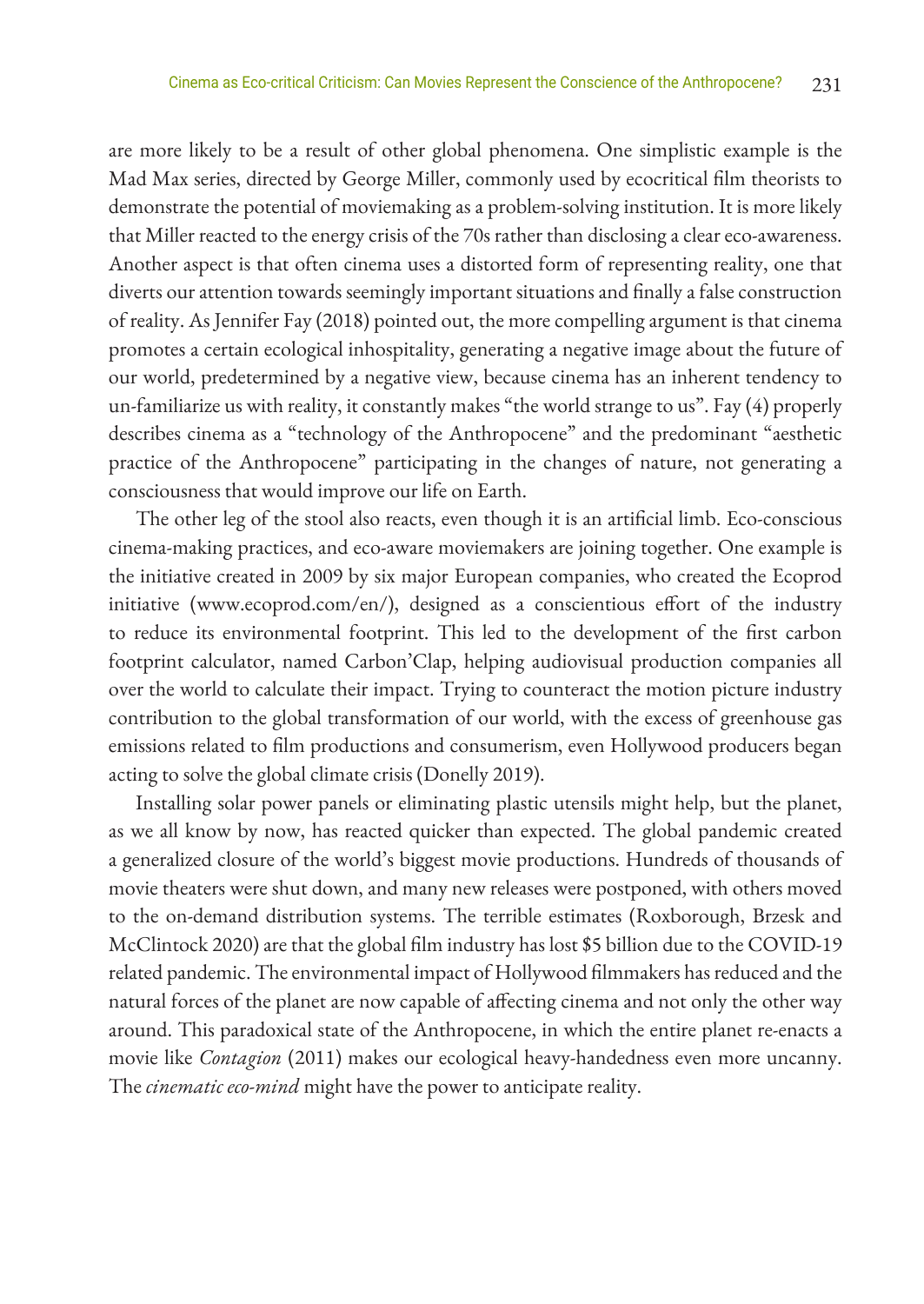#### **A first critique of cinema eco-critiques**

As mentioned before, in its most basic form ecocriticism is fundamentally (and wrongfully) an optimistic attitude. This is clearly indicated by some of the answers provided early on the authors and academics meeting at the 1994 Western Literature Association Meeting who, when asking "What is Ecocriticism?", most of them answered with buoyant acclamations of the positive potential of this method. Some pretended it to be "a new, distinct set of critical practices" (Harry Crocket) or a need for "humanistic understanding of our relationships with the natural world in an age of environmental destruction" (Thomas K. Dean) and even "an earth-centered approach" (Cheryll Glotfelty). This posture extends in cinema studies, where many authors are practicing an "ecocritical reading" of movies (Murray and Heumann 11) by performing a thematic analysis, based on the identification of environmental references and subtexts, which is supposed to lead to a better understanding of the problems we are confronted with. The presupposition that, by watching movies, we are stimulated to grow an ecological sensibility, that cinema-making has the intrinsic capacity to bring about an ecological conscience, leading to "an ecologically inspired ethic of cinema" (Ivakhiv 22) is charmingly inconsequential. Authors like Ivakhiv (2013) who aspire to create an eco*philosophy* based on cinema and other visual media, identify the ecological "implications" and can discover eco-meanings in any movie. This leads for example to the transformation of Tarkovsky into an eco-warrior, reading *Stalker* (1979) or Solaris (1972) as "ecologically minded" productions.

Some would claim that the eco-Marxist approaches to cinema are truly practicing a form of criticism that is inevitably within a framework of an unwavering and harsh critique of society. Many suffer from the same defective reasoning as illustrated by one of the founders of the approach, John Bellamy Foster, who forcibly hybridized ecological thinking and Marxism. This has induced a retroactive projection that has nothing to do with Marx. Foster (2000), in his original study about *Marx's ecology* reads into texts that were created during the 19th century the markings of an environmental philosopher exposed to realities that did not exist two hundred years ago. Once again, the optimistic view is that, by denouncing capitalist exploitation and the ecological destruction, an eco-friendly new society will be created. By combining the criticism of capitalism as the main ecologically destructive power and denouncing its ecological effects, we are actually far from reducing the antagonistic relationship we have with the planet. A negative example is provided by Communist China, today the biggest polluter of the Earth. As indicated by the studies on the ecological footprint of all the nations of the world (available at http://data.footprintnetwork.org/), the Communist country constantly increased its carbon footprint, having the second largest ecological footprint after the USA. To be a good Marxist it does not mean that you are automatically transformed into a great ecologist.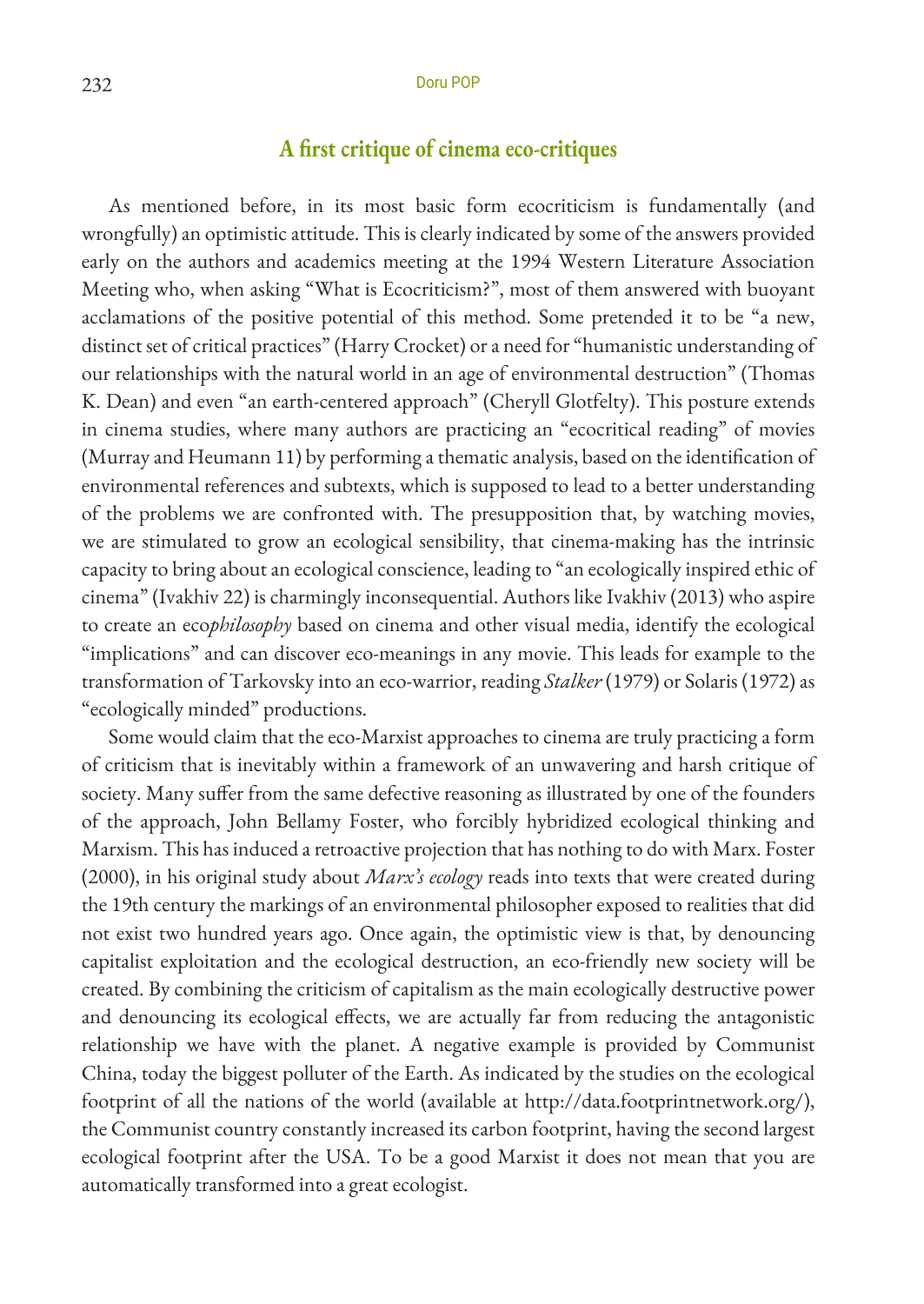Another mollified version of criticism is promoted by authors like David Ingram (2018) who, while defending the Marxist approach against the cognitivist attacks, who are provincial denunciations of the "culturalist" paradigm, propose instead a "mixture of methods". Thus, a new "ecological film theory" might maintain its political and economic components, but is also coupled with the understanding of the effects on the spectators as involved participants in the processes of social awareness. My point of contention with this obsolete form of eco-Marxist film criticism, which properly identifies movies as ideological tools, is that cinema cannot be understood only as an innocent form of cultural production, controlled by capitalism while keeping intact its awareness raising capacities. In fact, cinema is *a machine of the capitalocene*, perhaps a better name for Anthropocene – yet it would be terrible to advance new concepts in a volume dedicated to the Anthropocene! It is not the "Anthropos" who are destroying the planet, but the machines that mankind has created with the help of an economic and social system driven by expansion, profit and exploitation. We must understand any form of ecological crisis as a direct result of the logic of capitalism, which is motivated only by its negative drive for exploitation. The fallacy to the presupposition that there can be an ""environmentally conscious" cinema, it would entail that cinema can be an expression of a dialectical negation of its own resources. Ultimately cinema production is more than conditioned by a false consciousness, movies are obviously making false claims and present the spectators with simplified versions of the terrible reality humanity is confronted with. Cinema transformed ecological issues into a form of *eco-tainment*, generating tremendous revenues and affecting profoundly the ecological stability of our world. Last but not least, moviemakers are maintaining a sense of false-hearted optimism about capitalism. An example for this kind of false promise is represented in *Armageddon* (1998), directed by Jerry Bruckheimer. The story constructs the illusion that all the problems of humanity can be resolved by the means of capitalist individualism, together with the deliberately deceptive assurance that technology will provide solutions to any danger we are confronted with.

I must denounce some of the ideas advanced by Murray and Heumann (8-10), who interpret a film like *The Day After Tomorrow* as a positive model, presenting the viewers with a "true eco-hero", together with the hypothesis advanced by Ingram who claims that a new category of "green movies" can promote blatantly environmental messages, that are "greening" Hollywood (and Marxism) with a single blow (Ingram 2000).

In my opinion, these are only recent examples for a historical connection between cinema (specially the Warner Bros studios) and political progressivism. Without going back to aged examples from the long tradition of the "social-problem" films, we have a more recent illustration with *Elysium* (2013) where the South-African director Neill Blomkamp presents an apparently critical view about a degraded Earth in which the poor live on the ground while the rich elites are thriving on a space station above the Earth. Like other movies dealing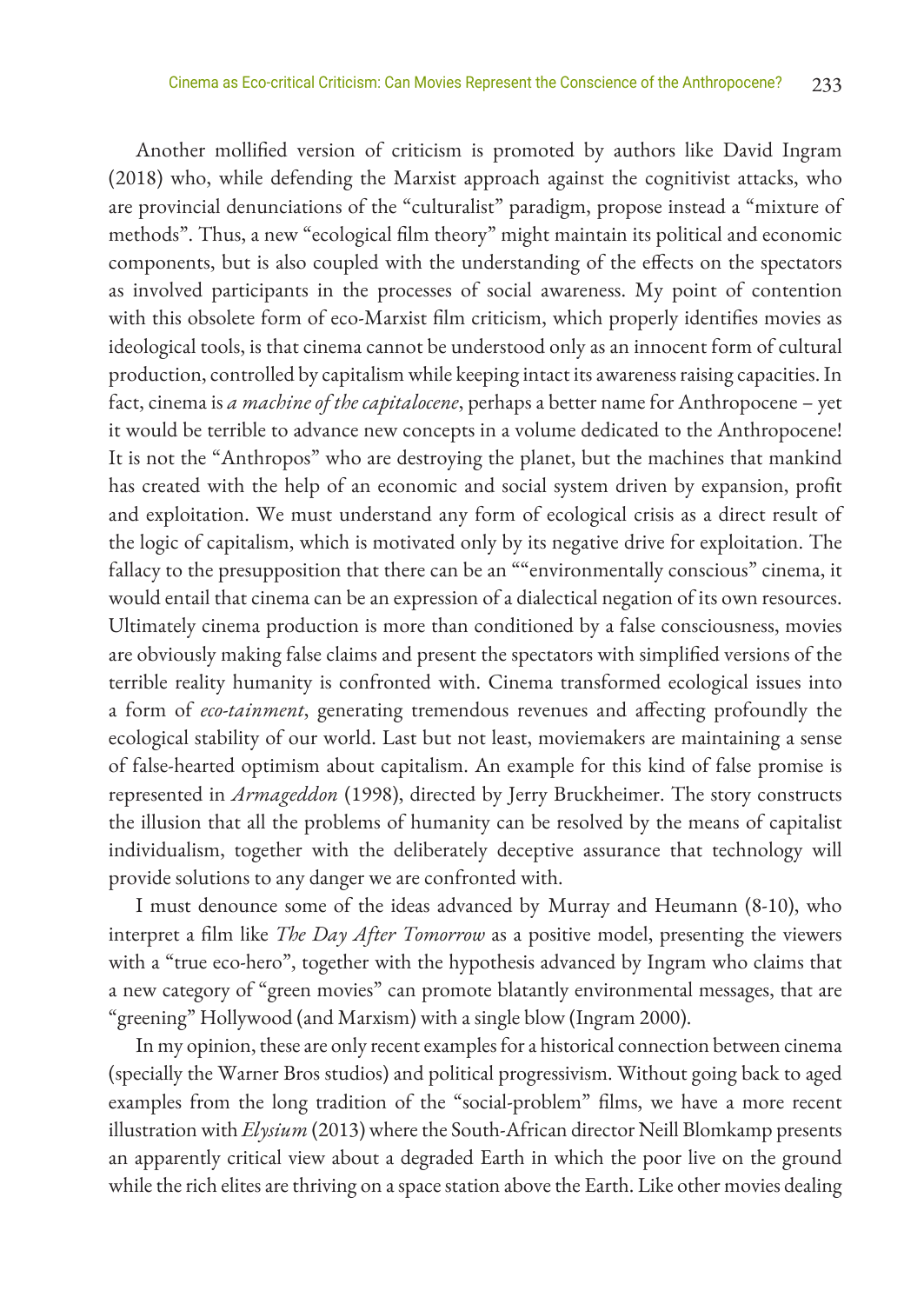with eco-degradation, climate changes, dangers of waste, bioterrorism or population growth, which accumulate into the "eco-cinema genre" (Rust *et al*. 2013), *Elysium* is transforming the eco-revolution into an integration, a triumphant promise that there is a good version of capitalism, which can solve our problems. Like many other productions of contemporary cli-fi genre, mixing climate anxieties and science fiction narration techniques, *Elysium* only reinforces the existing order of things.

#### **More on the practices of eco-Marxism (and the importance of a little self-criticism)**

My own approach (pace Tinker!) and an important part of my self-styled "Mickey-Marxist" method represents a variation of the negation of negation dialectical principle (Pop 2018: 55-56). While natural evolution and the formation of any form of thinking is dialectical, the notion of the critique of critical critique is key in Marxist methods and methodologies. Having at its core a double negation, the critical practice of that Marx and Engels used as "kritik der kritischen kritik" was considered by Lenin

As indicated by Jean-Yves Calvez (1956), Marxist thinking is fundamentally a form of critical thinking. From the early text criticising religion, to the more complex critiques of philosophical systems and ideas, the author of *Das Kapital* was constantly in a polemical relationship with the dominant ideas of his time. Without going to deep into these issues, the double turn produced by the Marxist method can be illustrated by its relationship with the Hegelian philosophy. While influenced heavily by Hegel's dialectics, and the extremely important "labour of the negative", Marx takes a critical attitude towards the ideas of his philosophical mentor, thus practicing a critique of a critical perspective from the very beginning. This is fundamental for my own version of thinking about cinema (and many other things), a variation on the same principle, that of the negation of negation, part and parcel of the polemical instruments and the satirical predisposition of the dialectical method.

Considering that any form of film interpretation must be first and foremost critical, before being able to understand the meanings of any cinematic production we must profess a form of self-criticism and self-irony. The underlying argument is that cinema representations have a powerful grip on our culture, and one needs to be not only critical, to evaluate contents and techniques, but also self-critical. This is a mode of thought, sometimes goose-stepping amusedly behind Žižek (2010), who admitted that he did not watch the grandiose ecoconscious blockbuster *Avatar*, in turn mockingly referring to Althusser's "auto-critique"**.**  This propensity for criticizing any form of criticism is an intellectual pact, which I am not practicing against ecological values per se. Instead it must be understood as a necessary (and intellectually healthy) reaction denouncing all forms of erroneous thought. By returning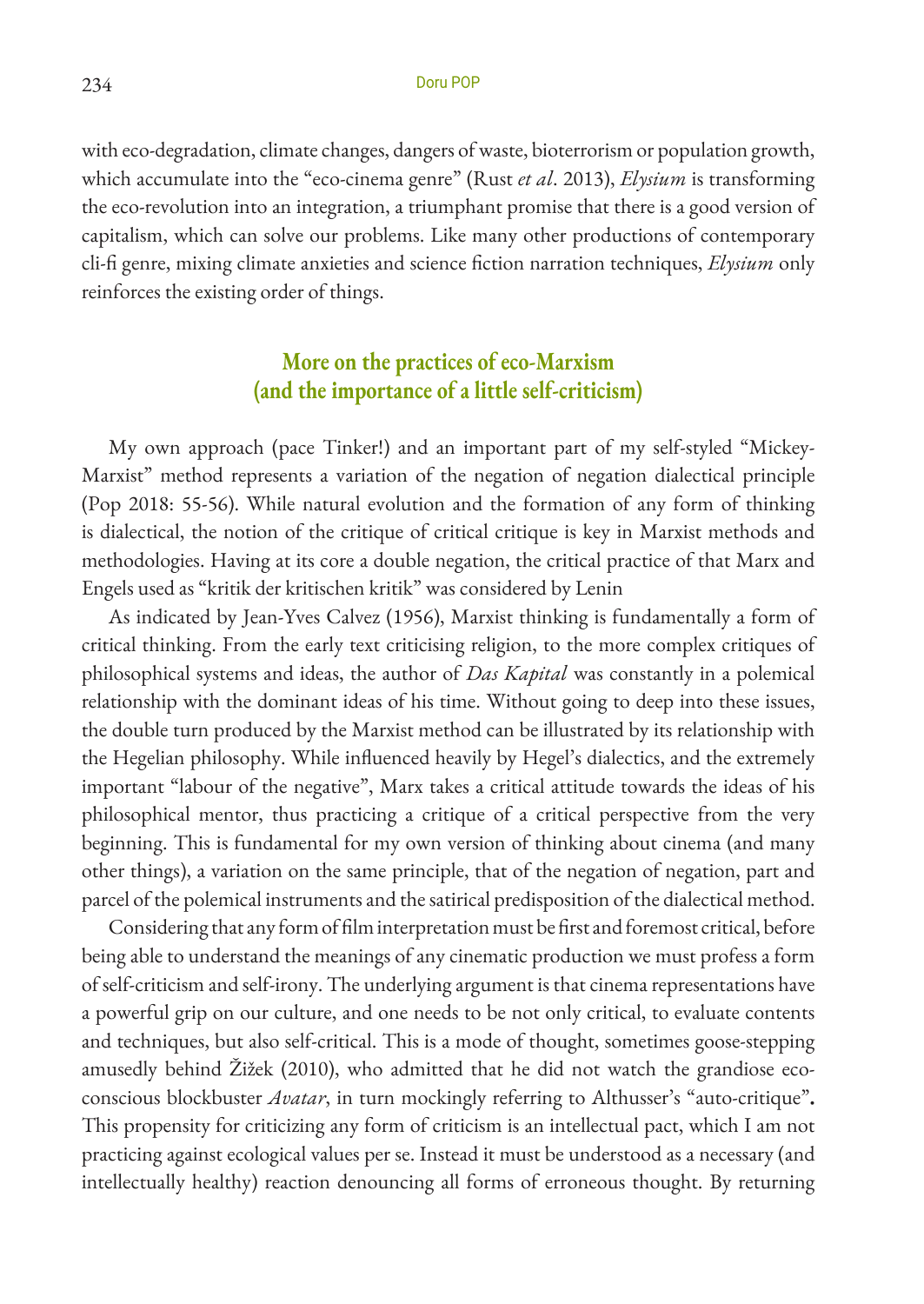to the basics of Marxist thinking, where the internal dialectics between criticism and selfcriticism is central, I understand self-criticism as an intellectual duty, its main principle is defined more coherently by Roy Bhaskar (2008) a pathway to freedom, a liberation made possible only by the realization of dialectical contradictions. Marxism for me is not a political doctrine or a weapon for social revolutionary actions. As Marx acknowledged in an 1843 letter to Arnold Ruge (published in *Deutsch-Französische Jahrbücher*, 1844), his own method was a form of "ruthless criticism", if necessary going against his own thinking. Marx was not only a critical philosopher (discussing in contradiction with Kant and Hegel), more importantly he was a critical thinker, never afraid of his own contradictions, denouncing dogmatism wherever he found it, even in the communist philosophy when understood as a "dogmatic abstraction".

Thus, taking on the first "dialectical horn", I must begin by self-denouncing my own pleasure of watching the movies I criticize. I give a formal recognition of my guilt created by enjoyment. It is this passion of a cinephile that has conducted me to a heretical view of "orthodox" Marxism. Like Althusser (1974), who admitted to his "ambiguous flirtations" with structuralism, I must admit a compromising attitude while analyzing contemporary cinema. It is important to denounce my own over-evaluations of the importance of movies, since only after this kind of denunciation of my own errors can I proceed to identifying the errors in other cinematic examples. And this is the basis for any practices of the critique of critical cinema criticism. By accepting my deviations and, while not repenting, I am constantly returning to the classical texts. One of the most important remains "Die heilige Familie, oder Kritik der kritischen Kritik" (translated as The Holy Family or Critique of Critical Criticism. Against Bruno Bauer and Company) published by Marx and Engels in 1845, during a short period when the two friends stayed in Paris. Here, Marx and Engels were discussing the problem of the bourgeois family, but subtitled their work "The critique of critical criticism", because the issues went deep into the process described as the long road to self-clarification.

#### **The critique of the (so-called) critical cinema-making**

While traditionally the critical method in film analysis is linked either to "cynical" criticizing (Brooks 2019), or the critique of Hollywood productions (Nelmes 2003), the "method" itself does not have a unified methodology.

I propose my own version of a critique of cinematic critical critique, obviously as a rereading of the more consistent "Kritik der kritischen Kritik". In the following, and for the use of this particular contribution to this volume, I am reducing the complex line of arguments provided by the founders of Communism, to four major entry points. These are expanded into my criticism of movie-made ecocriticism. Like any critical critique,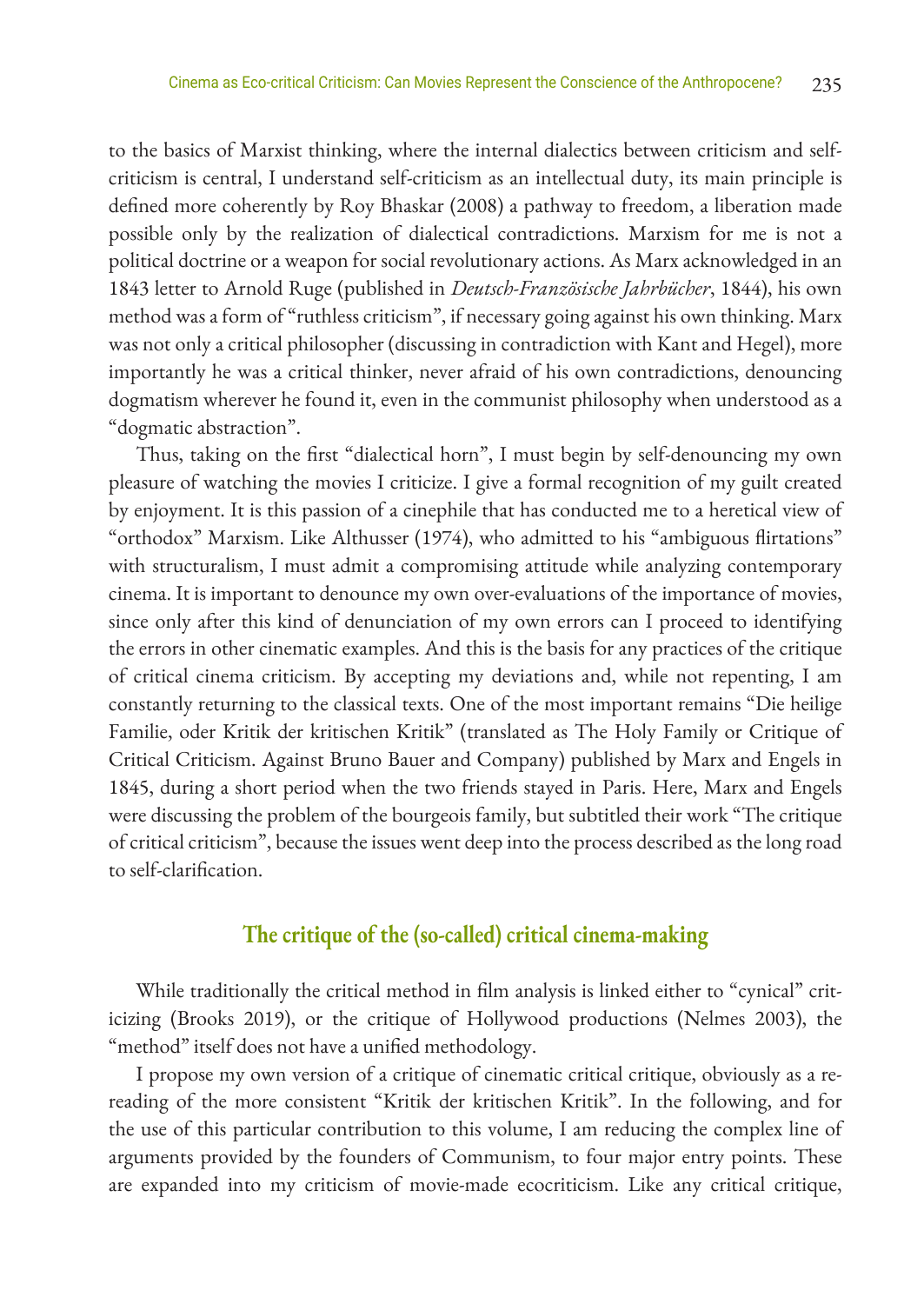eco-critical perspectives are these systematic anomalies of thinking: vulgarization and devaluation; irrelevancy of observations; false solutions and the fabrication of stupidities. We can cherry-pick several cinematic examples, only to illustrate the validity of these forms of criticism of critical criticism.

For the first instance (*vulgarization*), a negative example is *Waterworld* (dir. Reynolds, 1995). Some authors use this movie as an example for its apparent criticism of contemporary society. Hailed as an early eco-critical movie, thus emblematic for cinematic critical critique, the story shows the consequences of a presumed meltdown of polar ice caps. This leads to the total transformation of our planet into a watery world, where humanity is debased to its lowest levels and the owners of the last oil tanker (ridiculously named Exxon Valdez) are illustrations of a society devalued by commodities and individualism (the antagonists are, conveniently, heavy smokers and drinkers). As noted by Vaughan (2019), the ecological disaster produced by such movies exceeds their eco-conscious efforts. Just like *Titanic* (dir. Cameron, 1997), only the water consumption of such productions is catastrophic.

This "water-centric" ecodisaster film, often considered as representative for the environmentalism of the 90s, was not only one of the biggest flops in recent cinema, it is also scientifically ludicrous (Vaughan 69-70). When we take a closer look at the presumed critical evaluations, as they appear in this narrative, the eco-awareness of *Waterworld* is only *a form of vulgarization*, making substantial issues to be *devalued* to such a degree that they are transformed into a risible caricature. This trait is shared by many other similar movies. Here the protagonist, called The Mariner (Kevin Costner's version of Mad Max), is a post-human creature, evolving gills to breathe underwater, and is confronted with an army controlled by the Deacon. Here is the worst part of this eco-treatment, as it turns into a grotesque mockery the real ecological catastrophe caused by the oil tanker crashing off the coast of Alaska in 1989, spilling 10.8 million gallons of crude oil in the Ocean and contaminating 1,990 kilometers of shoreline. While some eco-critics lauded the movie for denouncing the negative effects of fossil fuels use or for raising important issues about how we can make possible an eco-friendly future, *Waterworld* opened the path to a larger genre, which can be distinctly identified as *eco-tainment.* These excessively dramatized and melodramatic versions of climate challenges are often scientifically ignorant.

In my view, *Waterworld* illustrates how the critical criticism works in cinema. The first movement is the *critical* component. The movie presents a global rise in sea levels, which is indeed a huge problem, as the glaciers are melting due to the impact of human activities. The second move is more malicious and stealthily deceitful, manifesting as a *critical critique*. We have to observe the fact that, even though these dramatic changes are affecting the coastlines of the planet, with many cities of the world literally drowning, even if the entire Greenland ice sheet would be completely melted and spilled into the oceans, the global sea level would rise only about seven meters. It is scientifically impossible for the water levels of the Earth to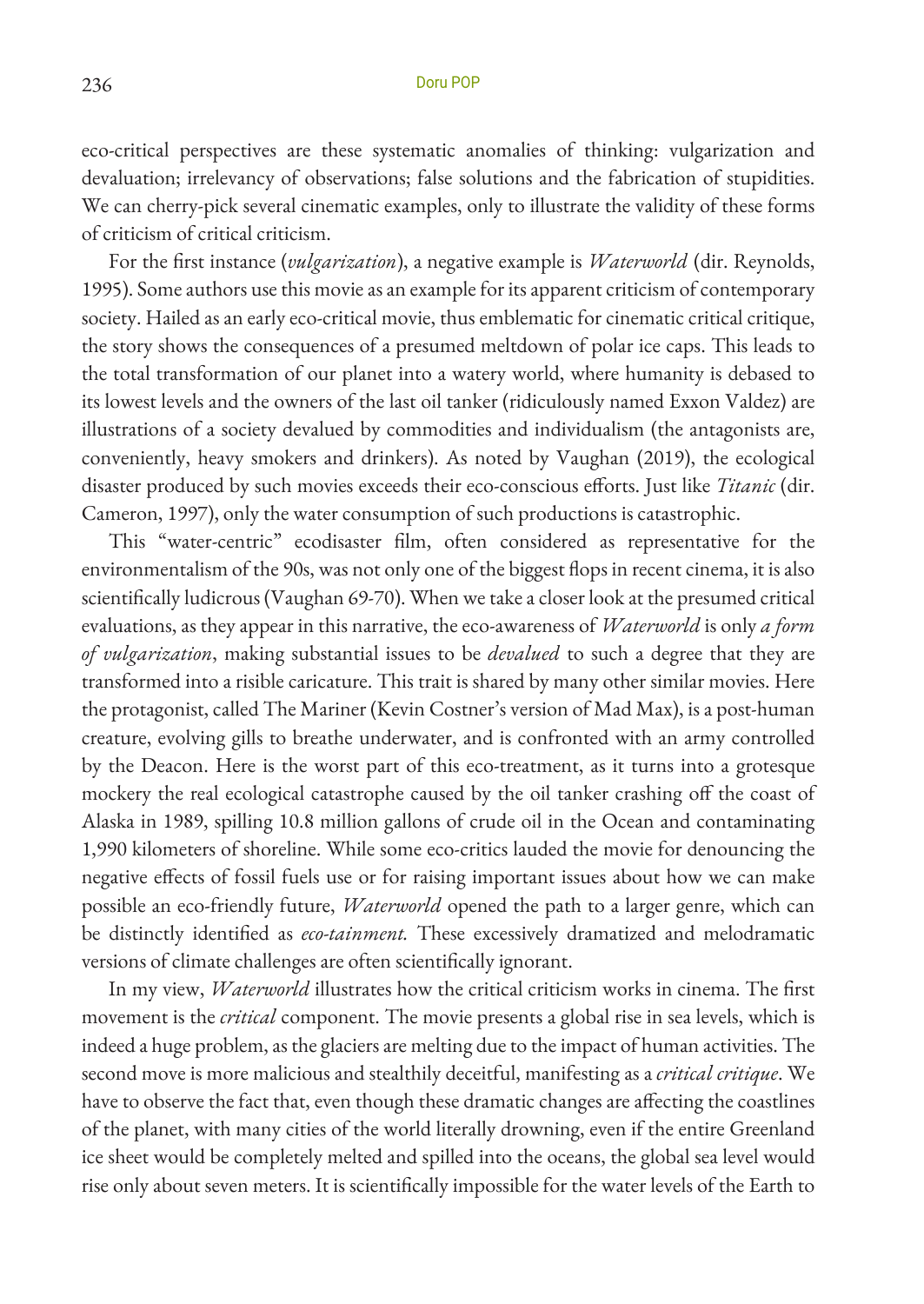reach the summit of Mount Everest and the movie presents a fake reality enlarged beyond truth and even reasonableness.

The second criticism of ecocriticism is based on the disclosure that many ecological themes used in movies are historically inaccurate and often refer to events that are already irrelevant. A negative illustration is provided by *Interstellar* (2014), where the dramatic effect of anthropocentric activities which result with the departure from Earth is a massive crop blight, a drought covering the entire planet. Besides the fact that humankind manages to leave the Solar system by means of a scientifically risible deux ex machina wormhole, the problem-solving presented by Christopher Nolan that humans from the future create their past is placed in a simplistic revision of the present. The background of the story uses the Great Dust bowl imagery as an eco-scare tactic. At the basis, this is a reference to the past, to an event that is no longer up to date. This fits with Ann Kaplan's (2018) interpretation of the movies dealing with dystopian and disastrous events using pre-traumatic*.* In order to describe the "anticipatory anxiety about the future" (Kaplan xix), the genre links futuristic situations with traumatic experiences of the present. More importantly, they are transforming ecology into a performance, a spectacle of suffering which is just a simplification of the really complex processes we are confronted with. The current problems of the planet are bigger than what happened in the drought-stricken Southern Plains of the United States. As Marx and Engels observed in their work, the worst form of fake criticism is to present as "truths" deformations of scientific concepts and irrelevant situations as if having a major impact.

Following the methodical analysis of the "kritik der kritischen kritik", we must also observe that eco-aware films often offer false solutions while providing falsified versions of reality. *Snowpiercer* (2013), the movie directed by South-Korean filmmaker Joon-ho Bong, tells the story of a train that relentlessly goes round and round on an icy Earth, destroyed once more by a failed attempt to solve our environmental problems with the help of climate engineering. By negating our possibility to influence the planet with the help of science, this graphic novel adaptation constructs an absurd, albeit exhilarating, film-world. Without wasting too much time with the reasonableness of a device that can transform an entire planet, we are transported to the Snowpiercer world, a mega-train conducted by an elusive Mr. Wilford. This an allegorical representation of capitalist society, since the "tail passengers" are clearly the lumpenproletariat, while the front cars populated by the social elites are allowing the machine to exist. The story presents class segregation as normal and inevitable. In a universe in which revolution is futile, everybody must remain in its place, trapped in the societal machine since the ultimate message is that class warfare does not change anything. The reversal of settings, where the planetary destruction is not caused by water (like in *Waterworld*) instead it is induced by ice, does not bring anything new, besides a scientifically incongruous result. The train, operating like a retrofitted Noah's ark,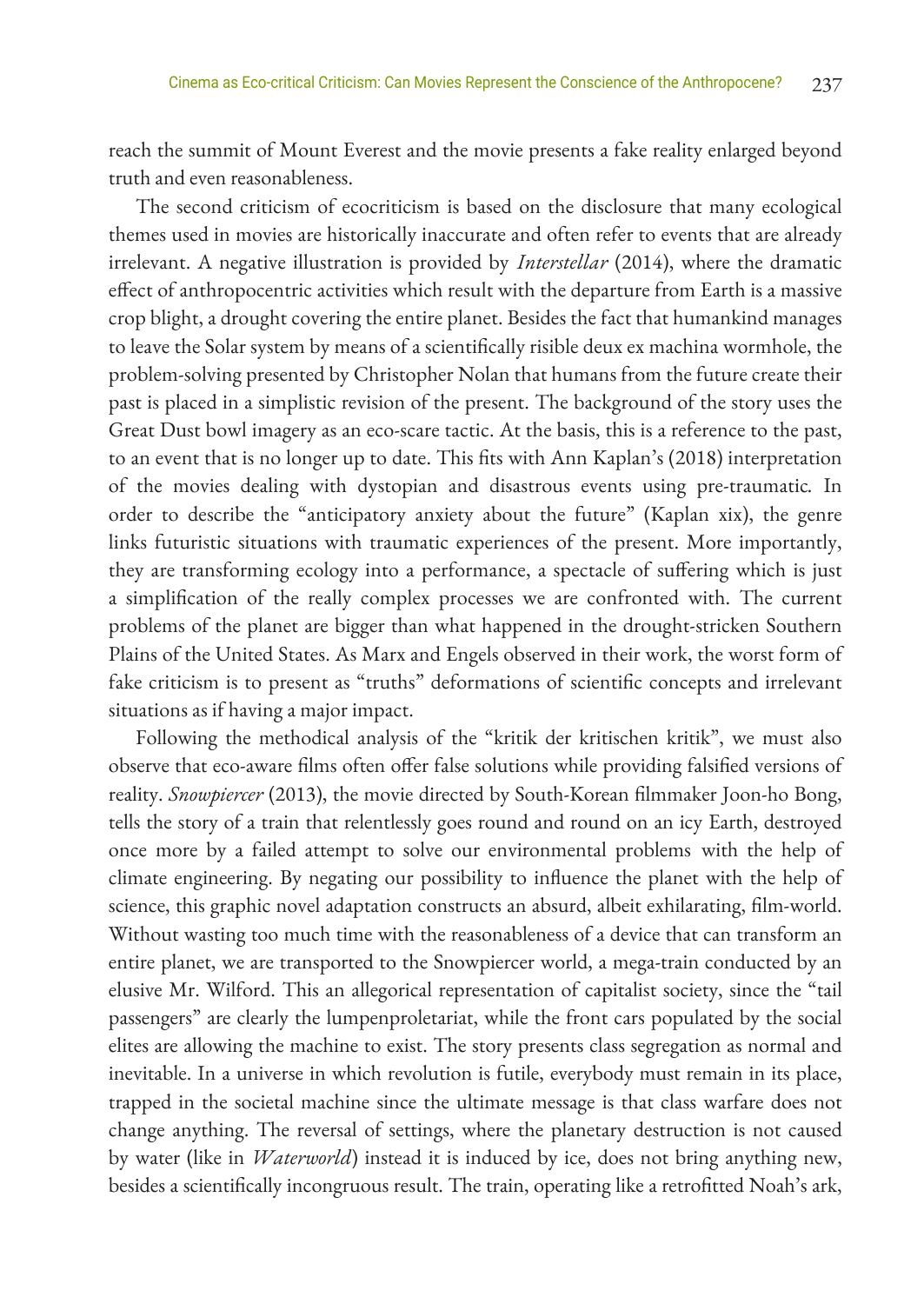is circumnavigating the world for 20 years without needing any maintenance. Any railroad worker could have told them that tracks must be maintained regularly. And we are not spared from the finishing cliché, a polar bear survives the human made and fictional geocataclysm, while in reality the terrible and negative evidence is that humanity is slowly but surely driving the polar bears towards extinction.

The real issue is that the movie reinforces the oldest promise of capitalism, that the rich will survive any challenges, with the help of the military and industrial complex. As pointed out by Robert Marzec (2015), who expands on the hypothesis advanced by Alfred Cosby (1989), the techno-capitalist takeover of environmentalism must be critically evaluated. The militaristic survivalism is recurrent in contemporary cinema and, relevantly enough, not only present in American films. One of the highest-grossing films of Chinese film industry, the production entitled *The Wandering Earth* (2019), illustrates how the fake promises and absurd solutions populate all global cinematic narratives. The story, directed by Frant Gwo, a filmmaker specialized in big-budgeted, is based on the impossible displacement of the Earth from its orbit with the help of huge engines. All the problems ensuing from this pessimistic premise are resolved by the Chinese military, and the mind-boggling solution to ignite... Jupiter!

This brings us to the last but not the least of all the fallacies in ecocritical cinema. Most of these apparently critical films are only fabrications of stupidities, advancing pretentious nonsense that need to be refuted unreservedly. Here the examples are plentiful, we have so many copious anecdotal evidence from hundreds of productions. From *The Colony* (2013), where the survivors of yet another ice age are menaced by cannibals, to Aronfsky's cli-fi amalgamation, *Noah* (2014), where the pre-Flood patriarch is presented as the first environmentalist, confronting more cannibals from past, these narrations are strange mixtures of insanity and absurd events and explanations. They are based on a central premise noted by literary theorist Adam Trexler (2015), who identified similar traits in many novels dealing with climate change. Literary fictions or dystopian novels about the environment accumulate into a large variety of genres, characterized by the fact that they are challenging our expectations – both about nature and about literature. In the same way, we should be cautious about the cinematic fictions dealing with the impact of humans on planet Earth. While at a first view they might appear to provide a deep cultural understanding, they often offer ground for deformed meanings and twisted narrations. The true critique is replaced with cultural ballast, and the proliferation of series of stories re-telling the same eco-scare narratives over and over again is very similar to the movement of the *Snowpiercer* train in the icy world of the future.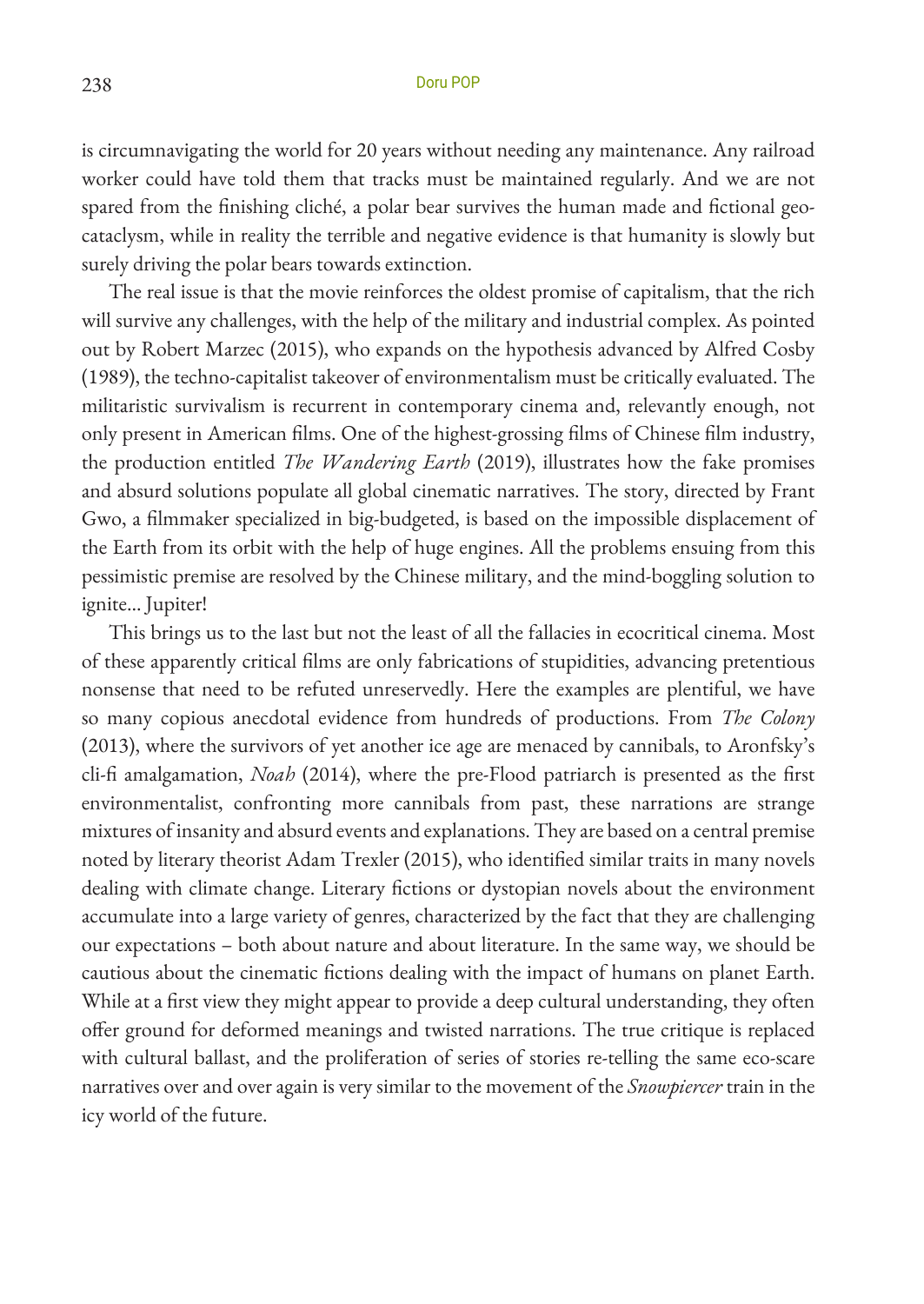#### **Stand by for another green movie of the Capitalocene**

While Donna Harraway (2015) and others see the Anthropocene as a border, a moment after which a Capitalocene era would be created, the possibility that a "healthy" form of post-industrial society can be ushered is a highly doubtable notion. Jason Moore (2016), perhaps the most optimistic supporter of the Capitalocene, the age of capitalist worldecology, suggests that humans should work with other species to "co-produce" a more habitable planet (80). These fake promises are already put on screen by eco-comedies such as *Evan Almighty* (2007), where the environmentally conscious US Senator fights the "bad" capitalists (generating pollution and exploitation) with the help of all the animals of the planet (and, of course, God as Morgan Freeman). As Žižek (2010) indicated amusedly, we might be the victims of another capitalism delusion, this time a "greened" phantasmagoria which creates another false consciousness. Like the ridiculous hero played by Steven Seagal in the eco-themed adventure *On Deadly Ground* (1994), who kills his way in saving the indigenous population from a rapacious oil company, eco-awareness is transformed by the critical critique of movies into a form of knowledge tranquility.

Two mega-blockbuster movies illustrate how recent eco-narratives lead the process of false criticism of present-day dangers. By using a form of popularized *eco-thinking,* these films prove that the environment related topics can be a pathway to making immense profits. *Avatar* (2009) was for a long time the most profitable movie in history, with almost \$2,8 billion revenues. This performance was recently surmounted, by a small margin, when another spectacular eco-tainment production hit the theaters. *Avengers: Endgame*  (2019) managed to take eco-scare to an unprecedented level. While both movies disclose the fact that the melodramatic effect of appeasing our conscience, one of the oldest tools of ideological manipulation, is still cashing in for the capitalist production system, *Avengers: Endgame* transforms the real subject of Anthropocene into its negative reverse. Thanos, the evil God wants to solve the problem of overpopulation and resource depletion in the Galaxy with the help of a magic gauntlet. By halving the entire population of the universe, he is in fact performing an eco-conscious action, albeit in a monstrous way, thus transforming the ecological agenda into a genocidal and maniacal proposition. Once again, *Avengers: Endgame* summarizes the mechanism of the critical critique. The first movement is the positive premise - the movie critically exposes a negative effect of capitalism. With the second turn the story is transforming the initial premise into a baseless and unsubstantiated new manifestation.

The final example and brief (but necessary) case study represented by *Avatar*, the fantastic story directed by James Cameron. The moviemaker manages to combine (and thus to illustrate the dialectical contradictions) capitalism and environmentalism. Although some might view the production as a positive reflection of the Anthropocene, as is for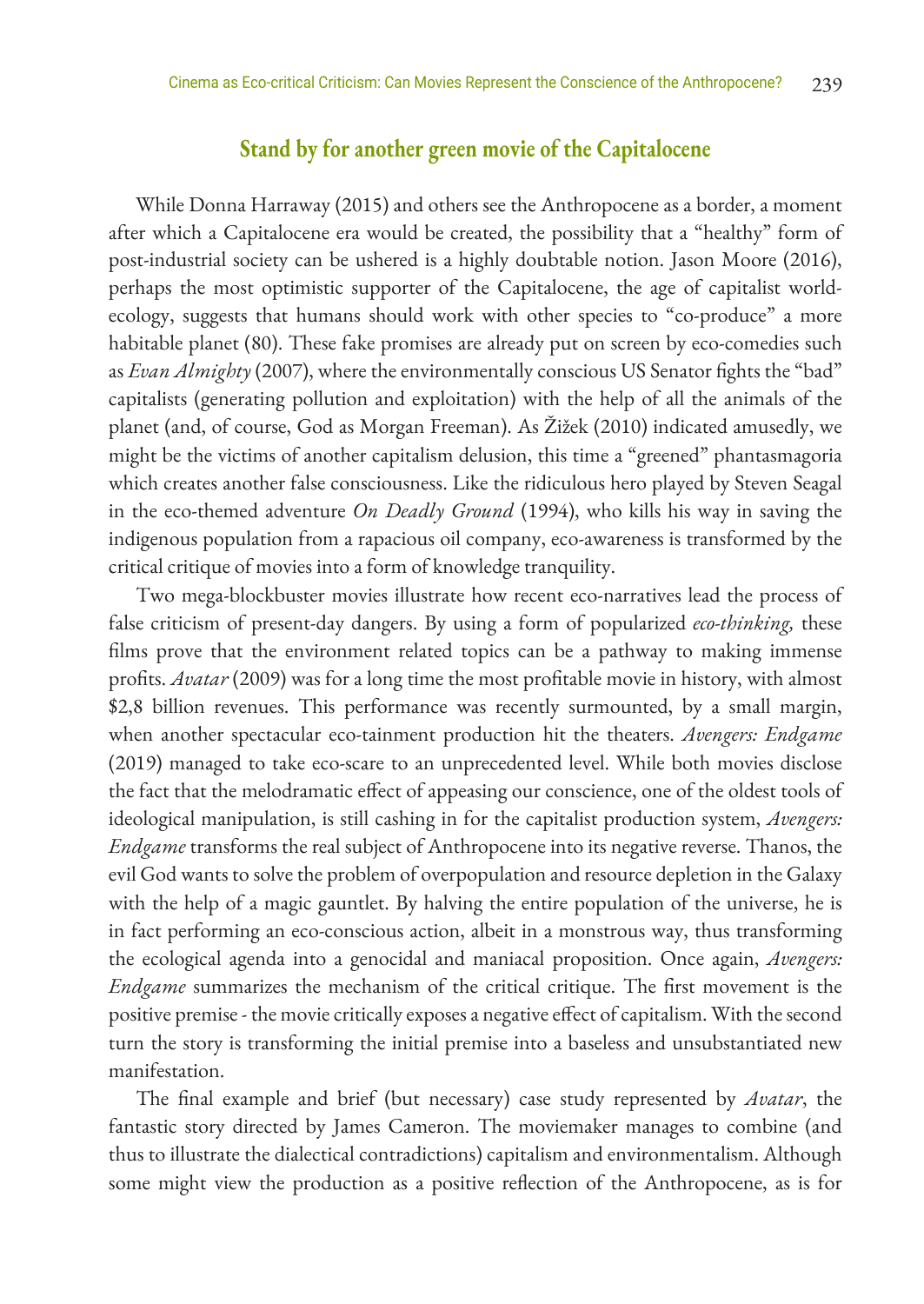instance Daniel White (2018) who considers *Avatar* as an expression of the "ecological mind", the fraudulent critique of the critical issues in this multi-billion dollars movie remains a glorification of Western civilization. The first move is, once more, critical. The Earth is already doomed, the only eco-friendly solution is extra-planetary travel. This allows Cameron to revive the myth of the good savage. With a post-human solution – the avatars are counterfeit bodies, grown from mixing human DNA with the DNA of the Pandora natives – it appears that exploitation and mechanic capitalism are opposed by Jake Sully, a disabled soldier (his impotent body working as a transparent symbol of a crippled humanity. This critical critique is in fact blocking out our understanding of the genocidal role played by Western civilization in history. More relevantly, *Avatar* projects the interests of patriarchy and the cultural bias about social structures. By having a white man save the planet of the dis-organized natives, it confirms the hierarchy of our own destructive society. The ending is even more scientifically crippled than the hero who saves the indigenous people. In a magicalmystical turn, which is just another revival of the Gaia theory, showing a society driven by obscure forces of a "planet soul", the environment is saved by a mindless megafauna, not by reasonable actions. While some critics still believe that *Avatar* can be interpreted as an example for environmental responsibility, and even for "radical environmental propaganda" (Burkart 2010), the plot is based on the same negative idea: some humans implacably destroy Nature, however there is always a good white man to save us all.

#### **Works Cited**

Althusser, Louis. *Éléments d'autocritique.* Hachette, 1974.

- ASLE, "Defining EcocriticalTheory and Practice", 1994, https://www.asle.org/wp-content/uploads/ ASLE\_Primer\_DefiningEcocrit.pdf.
- Bhaskar, Roy. *Dialectic: The Pulse of Freedom*. With a New Introduction. Routledge, 2008.
- Braidotti, Rosi. "ATheoretical Framework forthe Critical Posthumanities." *Theory, Culture and Society*, vol. 36, no. 6, 2019, doi:10.1177/0263276418771486.
- Braidotti, Rosiand Simone Bignall (eds.). *Posthuman Ecologies: Complexity and Process After Deleuze*. Rowman & Littlefield International, 2018.
- Brooks, ChristopherK. *CriticalMethod and Contemporary Film: Reviewing theReviewers*. Cambridge Scholars Publisher, 2019.
- Brunner, Daniel L, *et al*. *Introducing Evangelical Ecotheology: Foundations in Scripture, Theology, History, and Praxis*. Baker Academic, 2014.
- Buell, Lawrence. *The Environmental Imagination: Thoreau, Nature Writing, and the Formation of American Culture*. Belknap Press of Harvard University Press, 1995.
- Colebrook, Claire. "We Have Always Been Post-Anthropocene: The Anthropocene Counterfactual." *Anthropocene Feminism*, edited by Richard Grusin, University of Minnesota Press, 2017.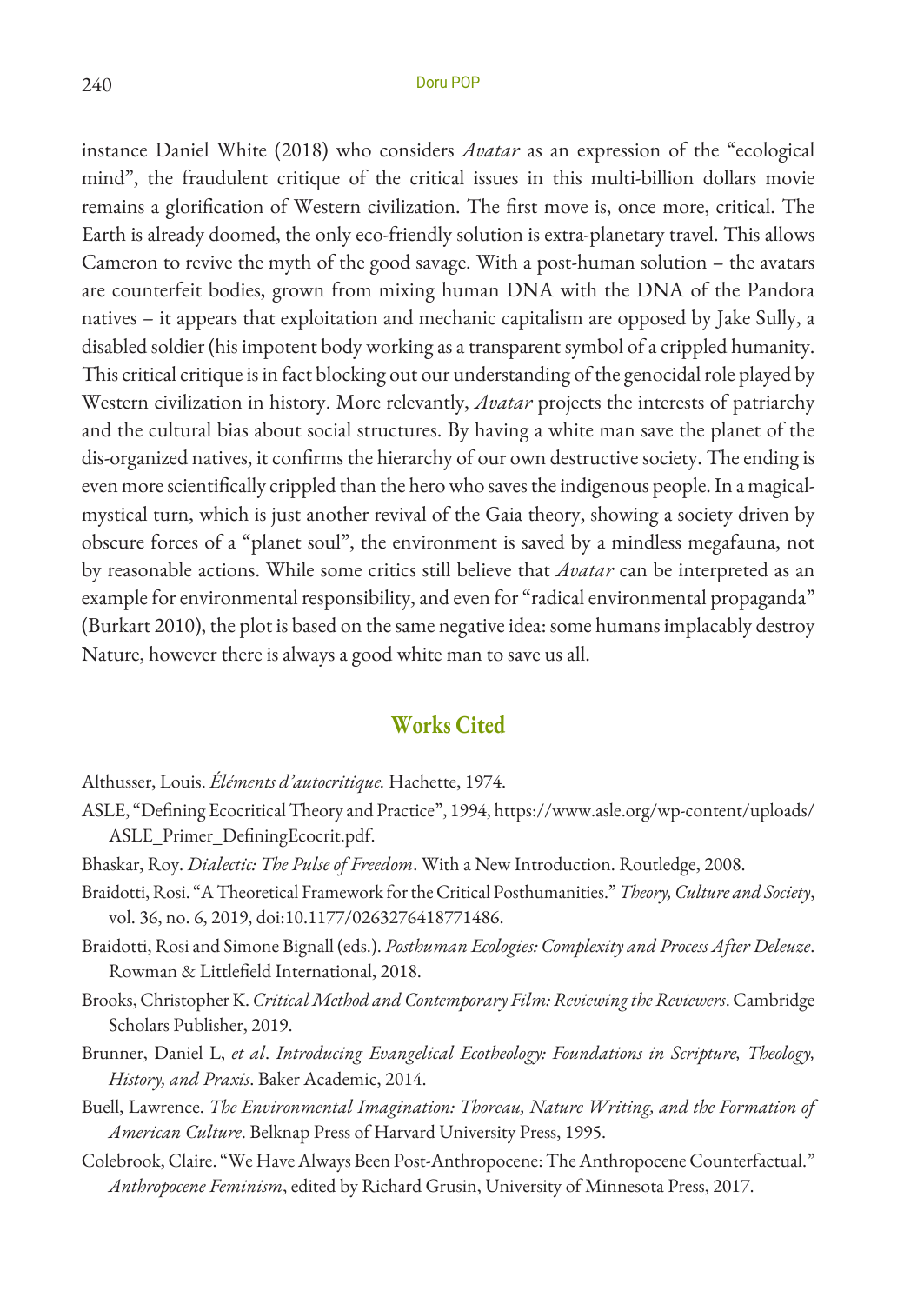- Corbett, Charles and Richard Turco. "Sustainability in the Motion Picture". Report produced under contract by UCLA, November 2006, https://www.ioes.ucla.edu/wp-content/uploads/mpis report.pdf.
- Crosby, Alfred W. *EcologicalImperialism : The Biological Expansion of Europe, 900-1900*. Cambridge University Press, 1986.
- Crutzen, Paul J. "Geology of mankind". *Nature*, 415, 23, 2002.
- Deleuze, Gillesand Guattari Felix. *What is philosophy?*. Translated by H. Tomlinson and G. Burchell, Columbia University Press, 1994.
- DeLoughrey, Elisabeth, George B. Handley (eds.). *Postcolonial Ecologies: Literaturesofthe Environment.*  Oxford University Press, 2011.
- Donelly, Matt. "From Battery-Powered Sets to Finessing Craft Service, How Hollywood Is Reducing Its Carbon Footprint". *Variety*, 10 September 2019, https://variety.com/2019/film/news/holly wood-reducing-carbon-footprint-1203328952/.
- Estok, Simon. "AReportCard onEcocriticism", first publishedAUMLA: *TheJournaloftheAustralasian Universities Language and Literature Association*, 96, Nov. 2001, pp. 220–238, https://www.asle. org/wp-content/uploads/ASLE\_Primer\_ReportCard.pdf.
- Fay, Jennifer. *Inhospitable World : Cinema in the Time of the Anthropocene*. Oxford University Press, 2018.
- Foster, John Bellamy. *Marx's Ecology : Materialism and Nature*. Monthly Review Press, 2000.
- Glotfelty, Cheryll. "Introduction: Literary Studiesin anAge of Environmental Crisis." *The Ecocriticism Reader: Landmarks in Literary Ecology*, edited by Cheryll Glotfelty & Harold Fromm, University of Georgia Press, 1996.
- Hamilton, Clive. "Define the Anthropocene in terms of the whole Earth". *Nature*, vol. 536, 18 August 2016, https://www.nature.com/news/define-the-anthropocene-in-terms-of-the-wholeearth-1.20427.
- Haraway, Donna. "Anthropocene, Capitalocene, Plantationocene, Chthulucene: Making Kin". *Environmental Humanities*, vol. 6, 2015, pp. 159-165, https://environmentalhumanities.org/ arch/vol6/6.7.pdf.
- Harrington, Henry and John Tallmadge. "Introduction." *Reading Under the Sign of Nature: New Essays in Ecocriticism*, edited by John Tallmadgeand Henry Harrington, University of Utah Press, 2000, pp. ix–xv.
- Ivakhiv, Adrian J. *Ecologies of the Moving Image: Cinema, Affect, Nature*. Wilfrid Laurier University Press, 2013.
- Ingram, David. "Cognitivist Film Theory and he Bioculturalist Turn in Eco-film Studies." *Framing the Environmental Humanities*, edited by Bergthaller, Hannes, and Peter Bjerre Mortensen, Brill Rodopi, 2018.
- Ingram, David. *Green Screen: Environmentalism and Hollywood Cinema*. University of Exeter Press, 2000.
- Kaplan, E. Ann. *Climate Trauma: Foreseeing the Future in Dystopian Film and Fiction*. Rutgers University Press, 2016.